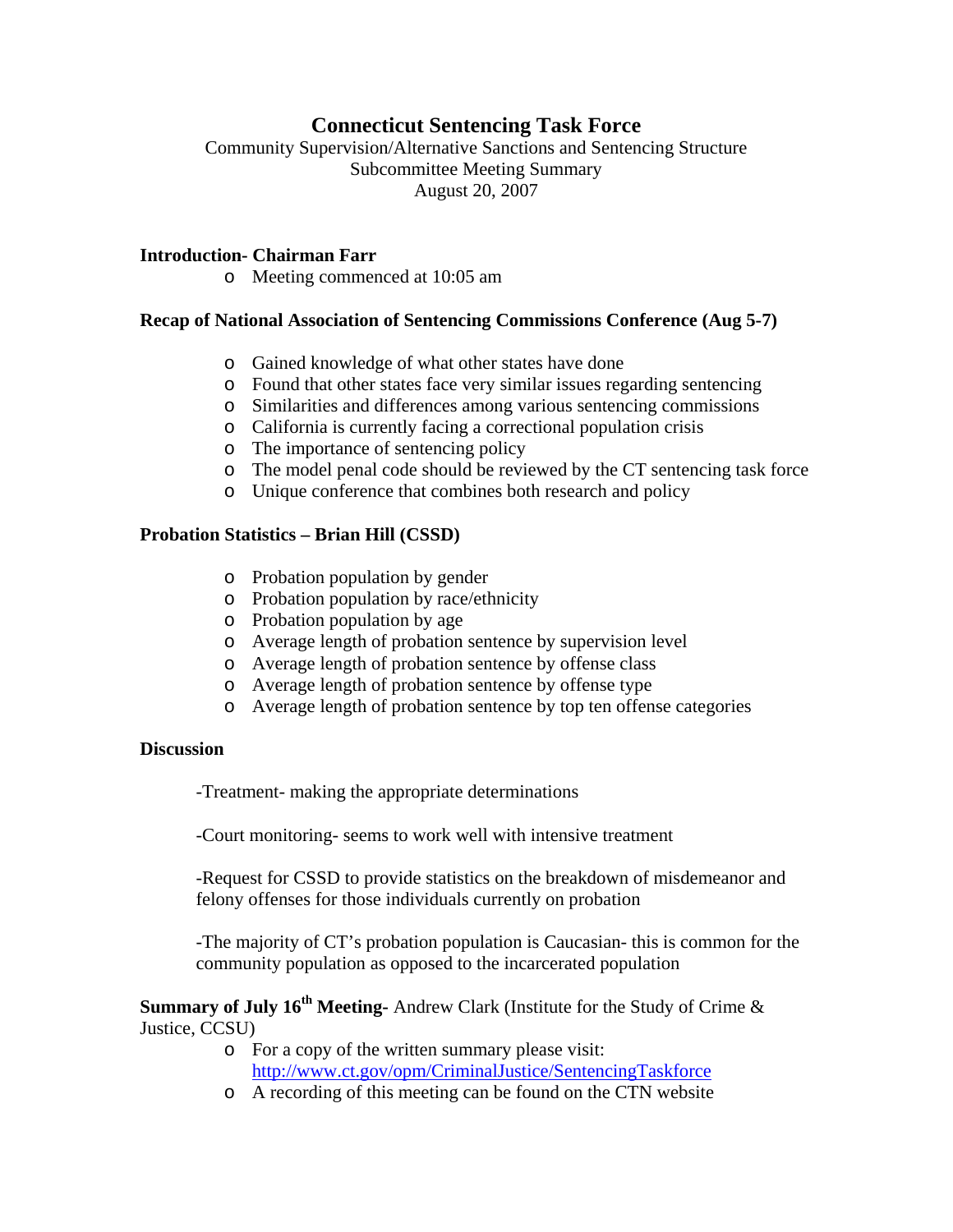## **Current Types of Supervision in CT- Randy Braren (Board of Pardons and Paroles)**

- o 140 individuals on parole for burglary offenses- some of the most serious offenders on probation currently
- o Electronic monitoring for those 140 parolees also on high alert status
- o Those there is no research that shows curfew-monitoring devices reduce recidivism but it does increase compliance
- o GPS is labor intensive, which could require additional staffing resources
- o This initiative could potentially expand curfew monitoring across other offense categories

## **Discussion: Supervision Techniques- Addressing the Specific Needs of Offenders (led by Barb Tombs- Vera Institute of Justice)**

-Classifying burglaries- Weapons vs. occupied dwellings

-Are there psychological differences between burglars that chose occupied dwellings vs. non-occupied dwellings? Need to search for research on this topic

-Prior conviction for a "like crime"- burglary is repetitious and there is a good likelihood that an individual convicted of burglary will re-offend.

-Need to combine the offense category with offender characteristics

## **Chairman Farr**

- o Request for additional OPM data
- o Burglary will be a legislative issue next session
- o We should view electronic monitoring as a tool not the answer to public safety.
- o Assessment tools to identify psychopathy, these types of individuals pose threats both inside and outside of prison.

## **CSSD Recommendations**

- o Change probation length from 5yrs to 3 yrs- length of probation can decrease an individual's motivation
- o Pretrial program for individuals diagnosed with mental health issues
- o These recommendations reflect a cultural change- the most important issue is compliance and treatment completion.
- o The above recommendations exclude sex offenders
- o Other states have mandatory probation periods based on offense type